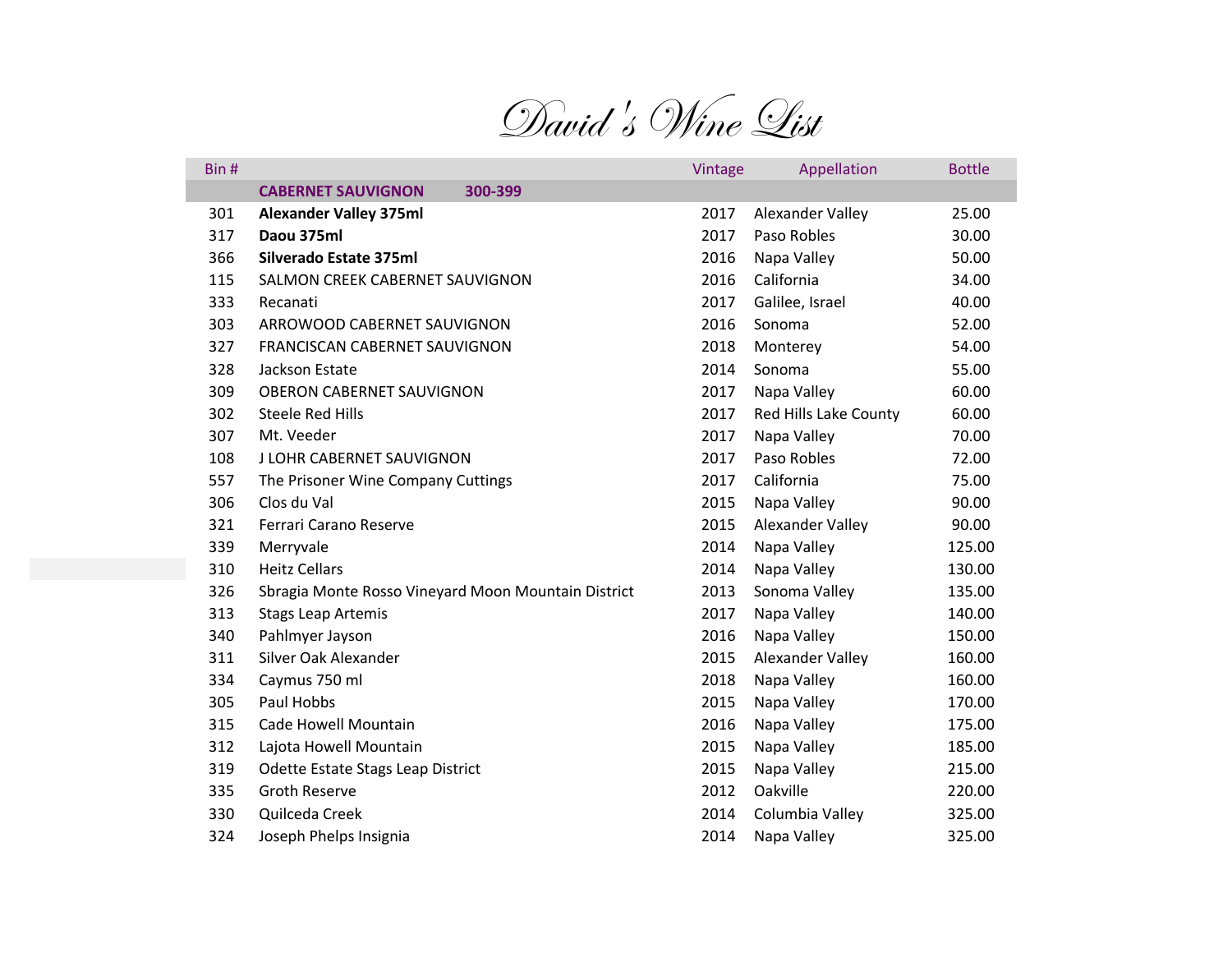| 337 | J Daniel Cuvee Lail Vineyard                      | 2015 | Napa Valley          | 340.00 |
|-----|---------------------------------------------------|------|----------------------|--------|
| 343 | J Daniel Cuvee Lail Vineyard                      | 2014 | Napa Valley          | 340.00 |
| 347 | J Daniel Cuvee Lail Vineyard                      | 2013 | Napa Valley          | 345.00 |
| 325 | Heitz Cellars Martha Vineyard                     | 2010 | Napa Valley          | 350.00 |
|     | BLENDS & INTRIGUING REDS 550-599                  |      |                      |        |
| 575 | Ramey Claret Napa 375 ml                          | 2016 | Napa Valley          | 45.00  |
| 578 | Justin Isosceles 375 ml                           | 2013 | Paso Robles          | 75.00  |
| 552 | Shatter Grenache                                  | 2017 | France               | 50.00  |
| 560 | Chappellet Mountain Cuvee Proprietor's Blend      | 2017 | California           | 60.00  |
| 554 | Orin Swift ABSTRACT                               | 2018 | California           | 70.00  |
| 572 | Orin Swift 8 years in the Dessert                 | 2018 | California           | 75.00  |
| 556 | The Prisoner                                      | 2018 | Napa Valley          | 80.00  |
| 574 | Franciscan Magnificat                             | 2017 | Napa Valley          | 95.00  |
| 566 | Franciscan Magnificat                             | 2015 | Napa Valley          | 115.00 |
| 559 | Cyrus                                             | 2013 | Alexander Valley     | 115.00 |
| 562 | Favia Carbone                                     | 2016 | Napa Valley          | 145.00 |
| 565 | Larkmead Firebelle                                | 2014 | Napa Valley          | 240.00 |
| 570 | Almaviva                                          | 2015 | Chile                | 230.00 |
| 563 | Almaviva                                          | 2010 | Chile                | 250.00 |
| 571 | Quintessa                                         | 2015 | Napa Valley          | 250.00 |
| 551 | Pahlmyer Napa Valley Red                          | 2016 | Napa Valley          | 300.00 |
| 573 | Continuum                                         | 2013 | Napa Valley          | 325.00 |
| 564 | Cardinale                                         | 2015 | Napa Valley          | 390.00 |
| 579 | Cardinale                                         | 2011 | Napa Valley          | 425.00 |
| 555 | Opus One                                          | 2014 | Napa Valley          | 450.00 |
|     | <b>PINOT NOIR</b><br>400-499                      |      |                      |        |
| 419 | Willakenzie Gisele Yamhill-Carlton 375ml          | 2014 | Willamette Valley    | 35.00  |
| 422 | Rex Hill Willamette Valley 375ml                  | 2014 | Willamette Valley    | 35.00  |
| 421 | <b>Etude Pinot Noir Grace Benoist Ranch 375ml</b> | 2016 | Carneros             | 42.00  |
| 414 | <b>Cristom Mount Jefferson Cuvee 375ml</b>        | 2016 | Willamette Valley    | 45.00  |
| 409 | De Loach Russian River Valley                     | 2017 | <b>Russian River</b> | 45.00  |
| 404 | KING ESTATE PINOT NOIR                            | 2016 | Willamette Valley    | 56.00  |
| 402 | Adelsheim                                         | 2018 | Willamette Valley    | 60.00  |
| 403 | Willamette Valley                                 | 2017 | Willamette Valley    | 60.00  |
| 405 | Sonoma Cutrer Russian River Valley                | 2017 | <b>Russian River</b> | 65.00  |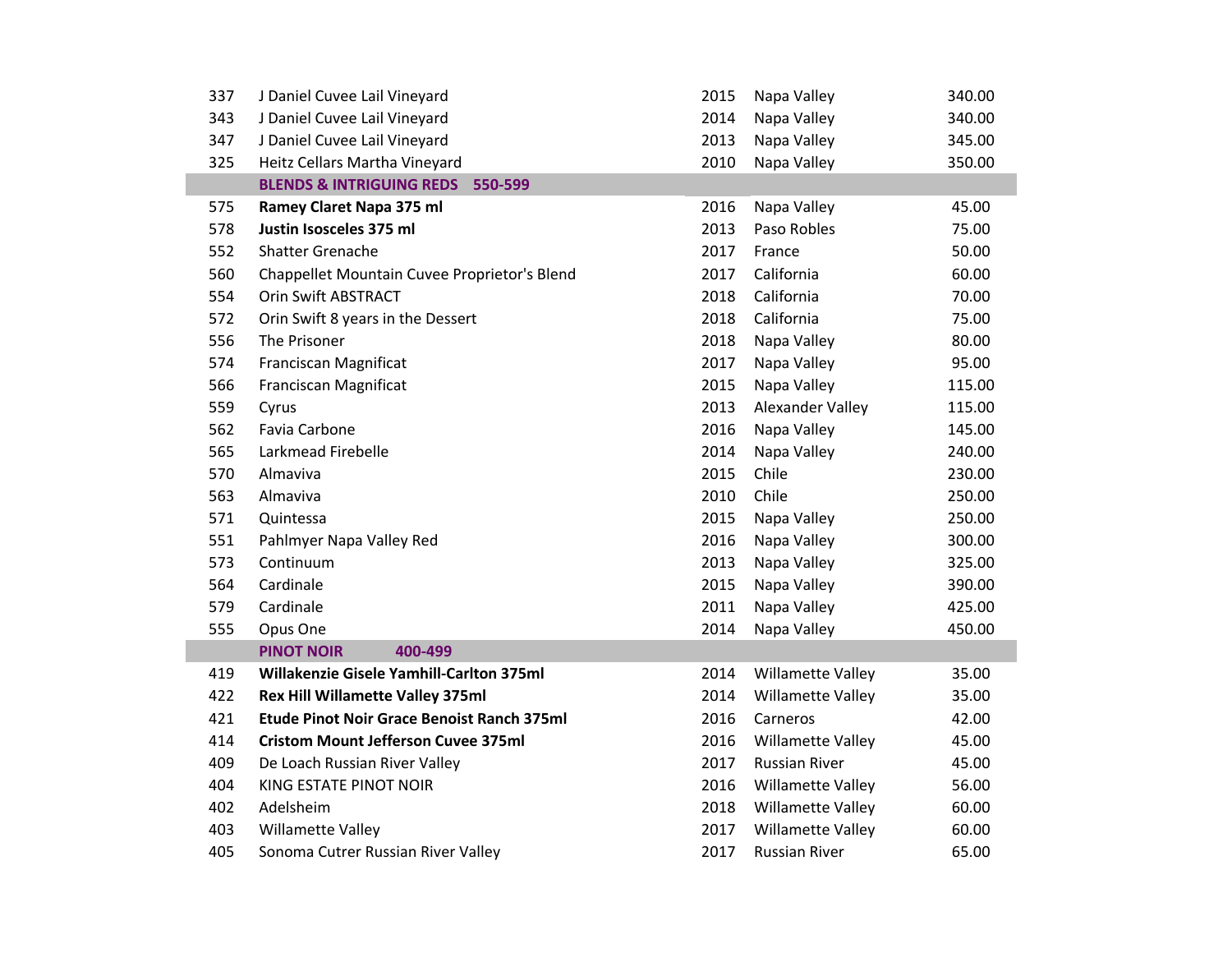| 417 | Bella Glos Dairyman                                        | 2017 | Santa Barbara Valley | 65.00  |
|-----|------------------------------------------------------------|------|----------------------|--------|
| 406 | Ponzi                                                      | 2015 | Willamette Valley    | 70.00  |
| 420 | Cakebread Two Creek Pinot Noir                             | 2016 | Anderson Valley      | 95.00  |
| 410 | Domaine Serene Evenstad Reserve                            | 2016 | Willamette Valley    | 125.00 |
|     | <b>SYRAH 500-510</b>                                       |      |                      |        |
| 504 | Qupe                                                       | 2016 | <b>Central Coast</b> | 40.00  |
| 502 | Yangarra                                                   | 2017 | Australia            | 55.00  |
| 505 | Amavi                                                      | 2013 | Washington           | 60.00  |
|     | <b>MERLOT</b><br>511-524                                   |      |                      |        |
| 511 | <b>MARKHAM MERLOT</b>                                      | 2016 | Napa Valley          | 52.00  |
| 512 | Freemark Abbey                                             | 2014 | Napa Valley          | 60.00  |
| 513 | Duckhorn                                                   | 2016 | Napa Valley          | 100.00 |
|     | <b>MALBEC</b><br>525-530                                   |      |                      |        |
| 106 | ANTIGAL UNO MALBEC                                         | 2017 | Argentina            | 44.00  |
| 521 | Alta Vista                                                 | 2016 | Argentina            | 45.00  |
| 526 | Trivento                                                   | 2016 | Argentina            | 50.00  |
| 527 | MAAL Impossible                                            | 2017 | Argentina            | 60.00  |
|     | <b>ZINFANDEL 531-549</b>                                   |      |                      |        |
| 535 | <b>SALDO ZINFANDEL</b>                                     | 2017 | California           | 60.00  |
| 536 | Ridge East Bench                                           | 2016 | Sonoma Valley        | 70.00  |
| 538 | Seghesio Cortina Dry Creek Valley                          | 2015 | Sonoma Valley        | 90.00  |
|     | <b>REDS FROM FRANCE</b><br>600-624                         |      |                      |        |
| 609 | Bernard Baudry Chinon les Granges                          | 2013 | Loire Valley         | 45.00  |
| 608 | Clos de l'Elu Magellan                                     | 2013 | Loire Valley         | 90.00  |
| 602 | <b>Chapoutier Crozes Hermitage</b>                         | 2016 | <b>Rhone Valley</b>  | 50.00  |
| 604 | Gigondas Dentellis by the Ogier Family                     | 2016 | <b>Rhone Valley</b>  | 70.00  |
| 605 | Clos De L'Oratoire Des Papas Chateaunef-du-Pape            | 2016 | <b>Rhone Valley</b>  | 120.00 |
| 613 | Bouchard Pere&Fils Gevry Chambertin Grand Vin de Bourgogne | 2016 | Burgundy             | 90.00  |
| 610 | Cht Latour Gevry Chambertine                               | 2015 | Burgundy             | 110.00 |
| 619 | Cht Faivley Pommard                                        | 2015 | Burgundy             | 150.00 |
| 606 | Cht Haute Beausejour St Etephe                             | 2015 | Bordeaux-Medoc       | 70.00  |
| 617 | Château Duhart-Milon-Rothschild Moulin de Duhart           | 2014 | Bordeaux-Pauillac    | 110.00 |
| 607 | Cht Gazin l'Hospitalet                                     | 2012 | Bordeaux-Pomerol     | 110.00 |
| 616 | Cht d'Armailhac Grand Cru Classic Pauillac                 | 2015 | Bordeaux-Pauillac    | 125.00 |
| 601 | Cht Pavillion Rouge by Cht Margaux                         | 2014 | <b>Bordeaux</b>      | 250.00 |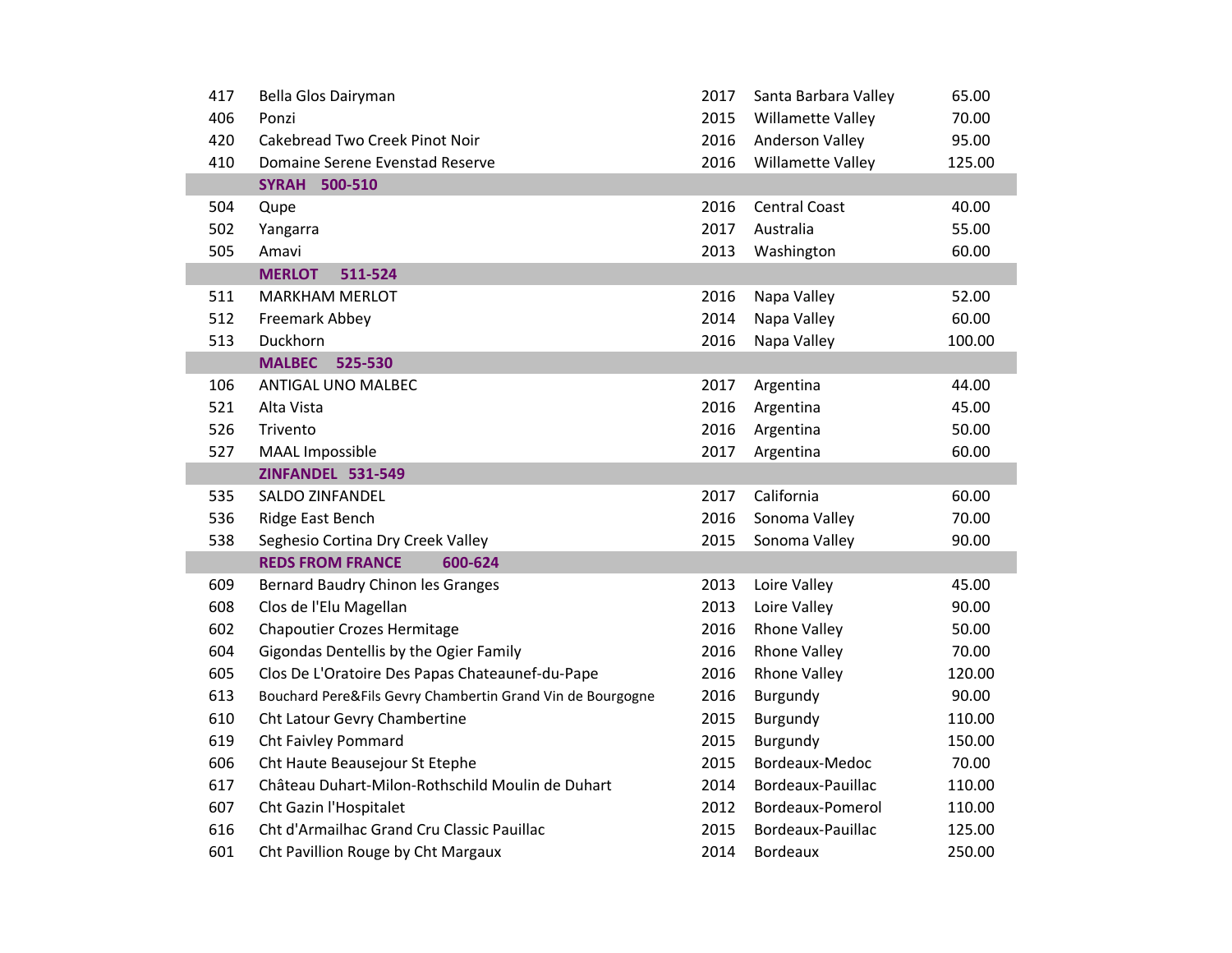|     | <b>REDS FROM ITALY</b><br>625-649              |           |                       |        |
|-----|------------------------------------------------|-----------|-----------------------|--------|
| 628 | Castello Banfi Brunello Di Montalcino 375 ml   | 2013      | Montalcino, Tuscany   | 65.00  |
| 625 | Frescobaldi Nipozzano Chianti Reserve          | 2015      | Tuscany               | 45.00  |
| 633 | Banfi Belnero Toscana                          | 2014      | Tuscany               | 60.00  |
| 629 | Caparzo Brunello di Montalcino                 | 2014      | Montalcino, Tuscany   | 75.00  |
| 634 | Sartori Amarone Della Valpolicella             | 2015      | Northern Verona       | 95.00  |
| 630 | Antinori Badia Passignano Chianti Riserva      | 2011      | Chianti, Tuscany      | 100.00 |
| 635 | Banfi Brunello Di Montalcino                   | 2014      | Montalcino, Tuscany   | 140.00 |
|     | <b>REDS FROM SPAIN</b><br>650-674              |           |                       |        |
| 649 | PROTOCOLO TEMPRANILLO                          | 2017      | Spain                 | 32.00  |
| 654 | Campo Viejo Reserva Rioja                      | 2012      | Rioja, Spain          | 35.00  |
| 652 | Eguia Rioja Tempranillo Reserva                | 2014      | Spain                 | 40.00  |
| 655 | <b>Marquis Caceres</b>                         | 2015      | Rioja Alto            | 45.00  |
| 653 | Bodegas Muriel Tempranillo Grand Rsv           | 2005      | Spain                 | 60.00  |
|     | <b>CHAMPAGNE &amp; SPARKLING WINES 800-825</b> |           |                       |        |
|     | <b>Maschio Prosecco Brut 187 ml</b>            | <b>NV</b> | Italy                 | 10.00  |
|     | 187 ml<br><b>Mumms</b>                         | <b>NV</b> | California            | 12.00  |
|     | <b>Pommery "POP"</b><br>187 ml                 | <b>NV</b> | France                | 22.00  |
| 807 | <b>Veuve Clicquot</b><br>375 ml                | <b>NV</b> | France                | 60.00  |
| 805 | <b>Henriot Brut Soverain 375 ML</b>            | <b>NV</b> | France                | 45.00  |
| 817 | <b>Bolla Proseco</b>                           | <b>NV</b> | Italy                 | 36.00  |
| 806 | Chandon Etolie Brut                            | <b>NV</b> | California            | 60.00  |
| 803 | J Brut Cuvee                                   | <b>NV</b> | California            | 70.00  |
| 819 | Domaine Carneros Brut Rose                     | <b>NV</b> | California            | 75.00  |
| 810 | Veuve Clicquot                                 | <b>NV</b> | France                | 120.00 |
| 815 | <b>Billecart-Salmon Brut Rose</b>              | <b>NV</b> | France                | 150.00 |
| 812 | Dom Perignon                                   | 2008      | France                | 295.00 |
| 813 | Louis Roederer Cristal Brut                    | 2007      | France                | 350.00 |
|     | <b>CHARDONNAY</b><br>850-899                   |           |                       |        |
| 868 | Ramey Chardonnay 375 ml                        | 2017      | <b>Russian River</b>  | 45.00  |
| 114 | SALMON CREEK CHARDONNAY                        | 2018      | California            | 34.00  |
| 202 | LOUIS JADOT STEEL CHARDONNAY                   | 2018      | France                | 40.00  |
| 871 | Robert Mondavi Winery                          | 2015      | Napa Valley           | 45.00  |
| 867 | <b>STARMONT BY MERRYVALE</b>                   | 2016      | Carneros              | 50.00  |
| 858 | Mer Soleil Reserve                             | 2017      | Santa Lucia Highlands | 55.00  |
|     |                                                |           |                       |        |